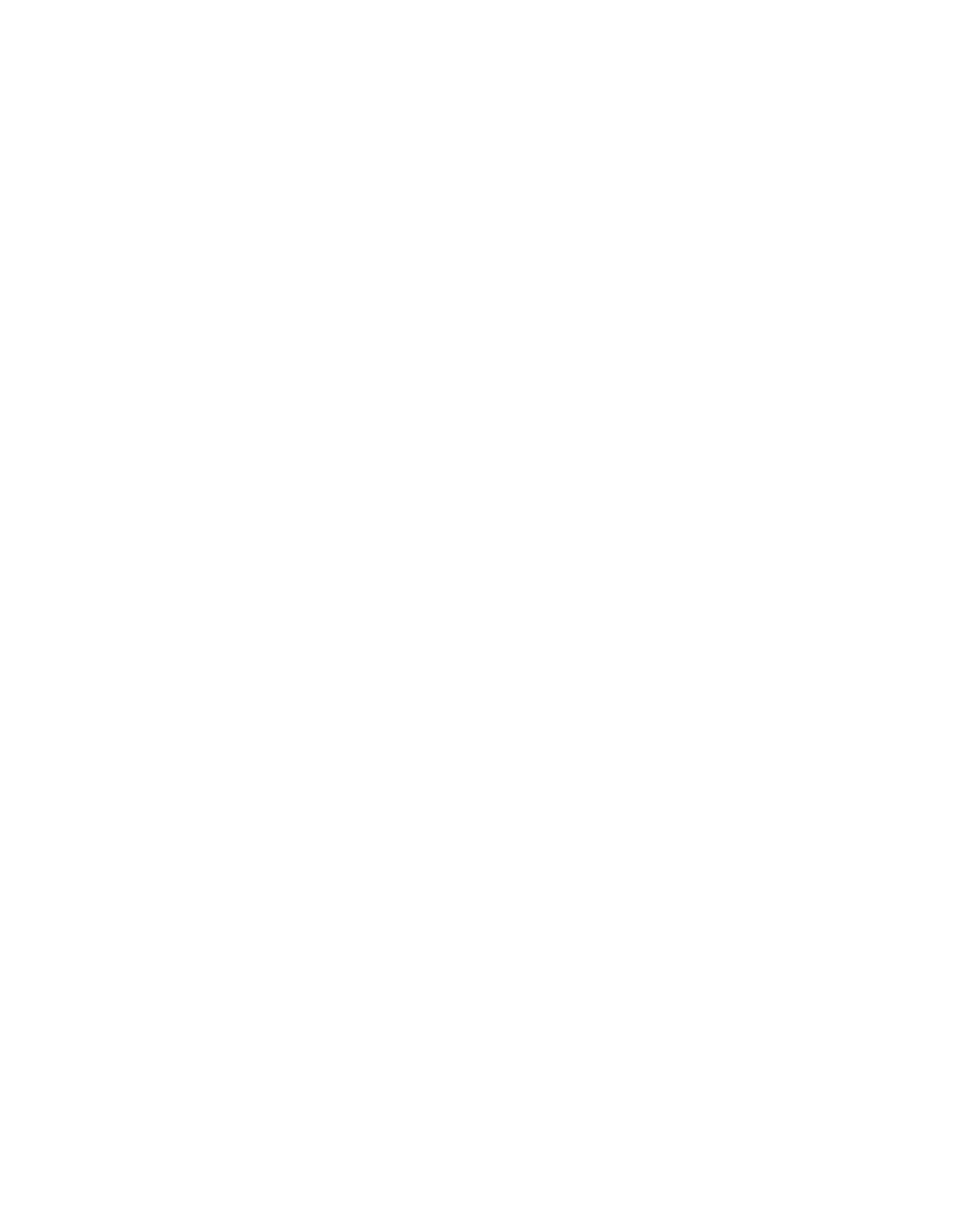

# **St Joseph's School, Chelsea**

**Term 1, Week 5 Thursday 25th February 2021**

### **Our gymnastics program....**

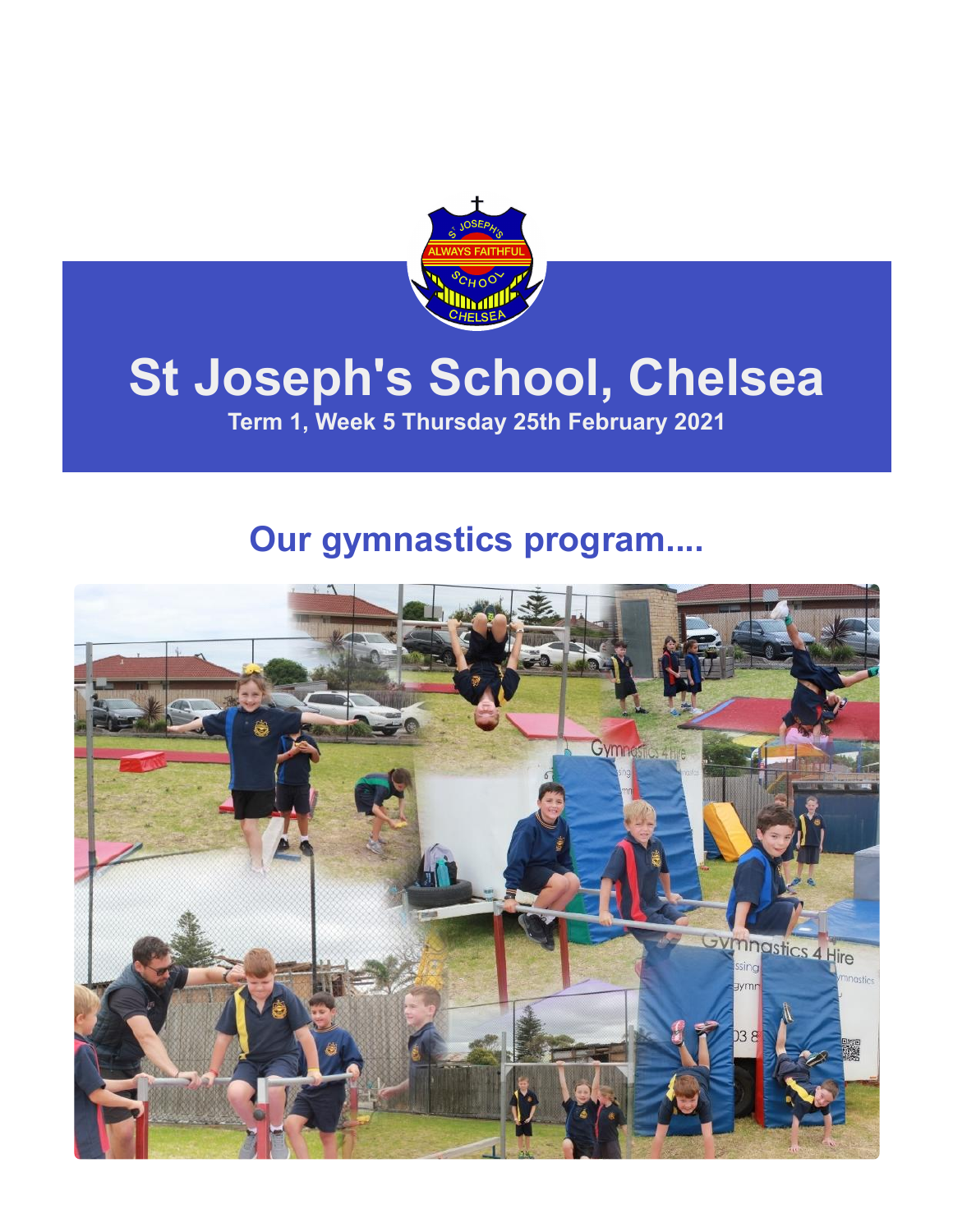

#### Dear Families,

Thank you for your attendance at our online Learning Conferences during this week, The partnership and sharing of your child's progress to this point during the year is very important. Well done to all of you who have supported the teachers with this to help your child be the best they can be.

Tomorrow the staff will be planning and looking at Positive Behaviour Learning (PBL). We will be supported with this program by members of Catholic Education, now known as (MACs).

#### **Open Gymnastics next week**

All parents areinvited to watch their child's class for gymnastics next week on the grass. The children have thoroughly enjoyed the sessions. Your classes time is under dates at the end of the newsletter.

**School Photos** have been rescheduled to Thursday 25th March 2021.

Kindest Regards

Gavan O'Donnell

Principal

Brainstorm



### **Brainstorm Productions**

On Tuesday 9th March, Brainstorm Productions will be presenting their student wellbeing performance 'The H Team' for Prep - Year 6.

'The H Team' is a live educational theatre performance that follows the story of Cal and Mindi, who are accidentally transported from the safety of the 'H Zone' and left without their positive mindsets. Peer pressure and social media make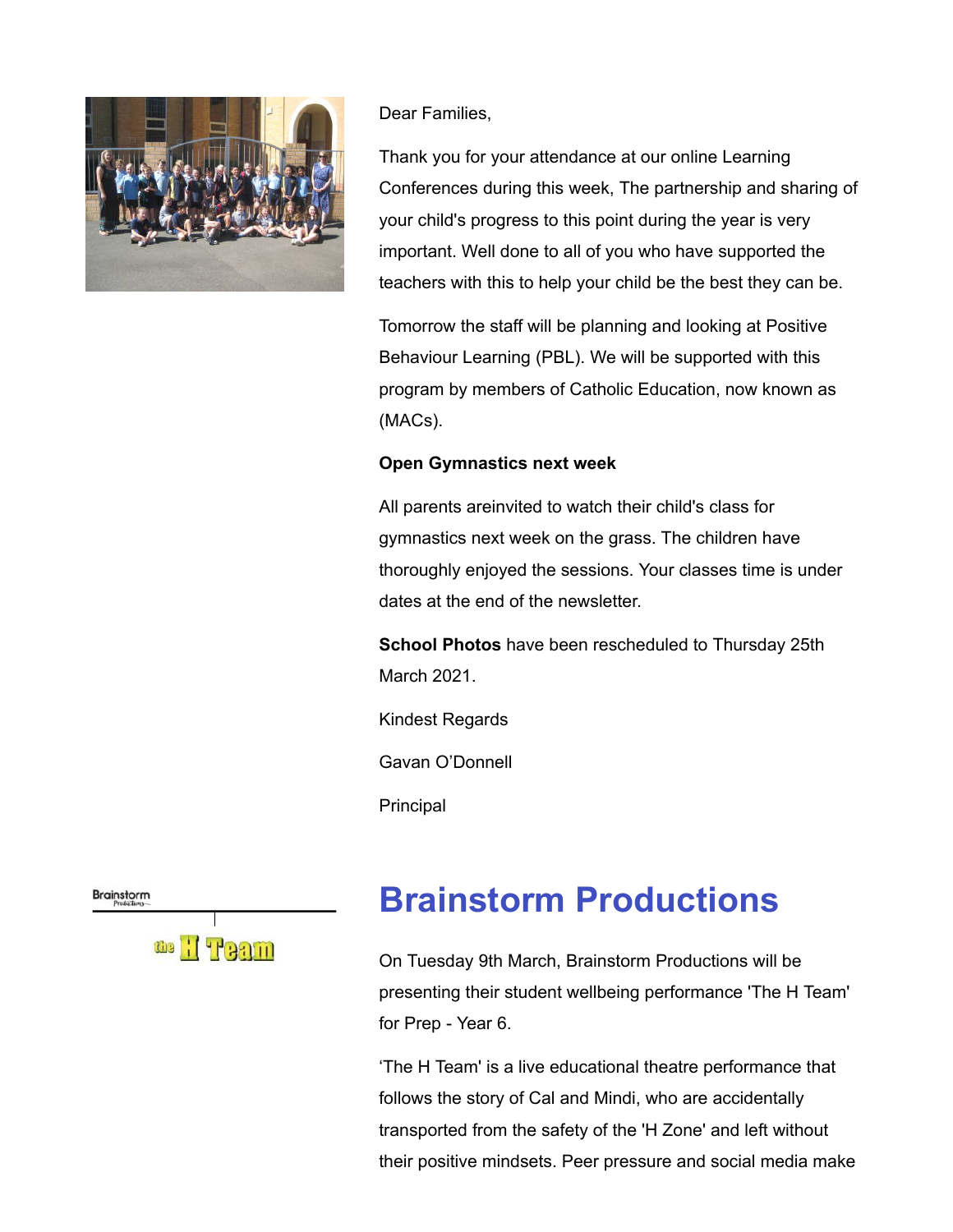Mindi anxious, competitive and impulsive. Cal is being bullied and excluded at school. He becomes isolated and obsessed with junk food and video games. Cal and Mindi must learn to resist the lure of advertising and excessive screen time, stand up to bullying and make healthy decisions.

'The H Team' is part of our student wellbeing curriculum and has been developed by teachers and psychologists. This exciting live theatre experience gives students knowledge and confidence to cope with difficult emotions and critically evaluate negative messages from advertising and the media. They will learn practical strategies that can be used to build positive relationships, stay safe online and take care of their minds and bodies.

Brainstorm Productions is one of Australia's largest and most respected theatre in education companies, performing to over 360,000 students every year. They offer a range of programs to help schools build healthy and harmonious environments, addressing issues such as cyber safety, bullying, resilience, diversity and inclusion.



### **Grandparents as Carers....**

by the contract of the contract of the contract of the contract of the contract of the contract of the contract of the contract of the contract of the contract of the contract of the contract of the contract of the contrac

#### Michael Grose

At school pick up time it's common to see people in their '60s, '70s and older greeting young children after school. In secondary school many students are welcomed home by someone in that age group. You may well think that these are grandparents doing a spot of childcare while parents are at work, but increasingly grandparents and relatives of a grandparenting age are caring full-time for children.

A time of mixed feelings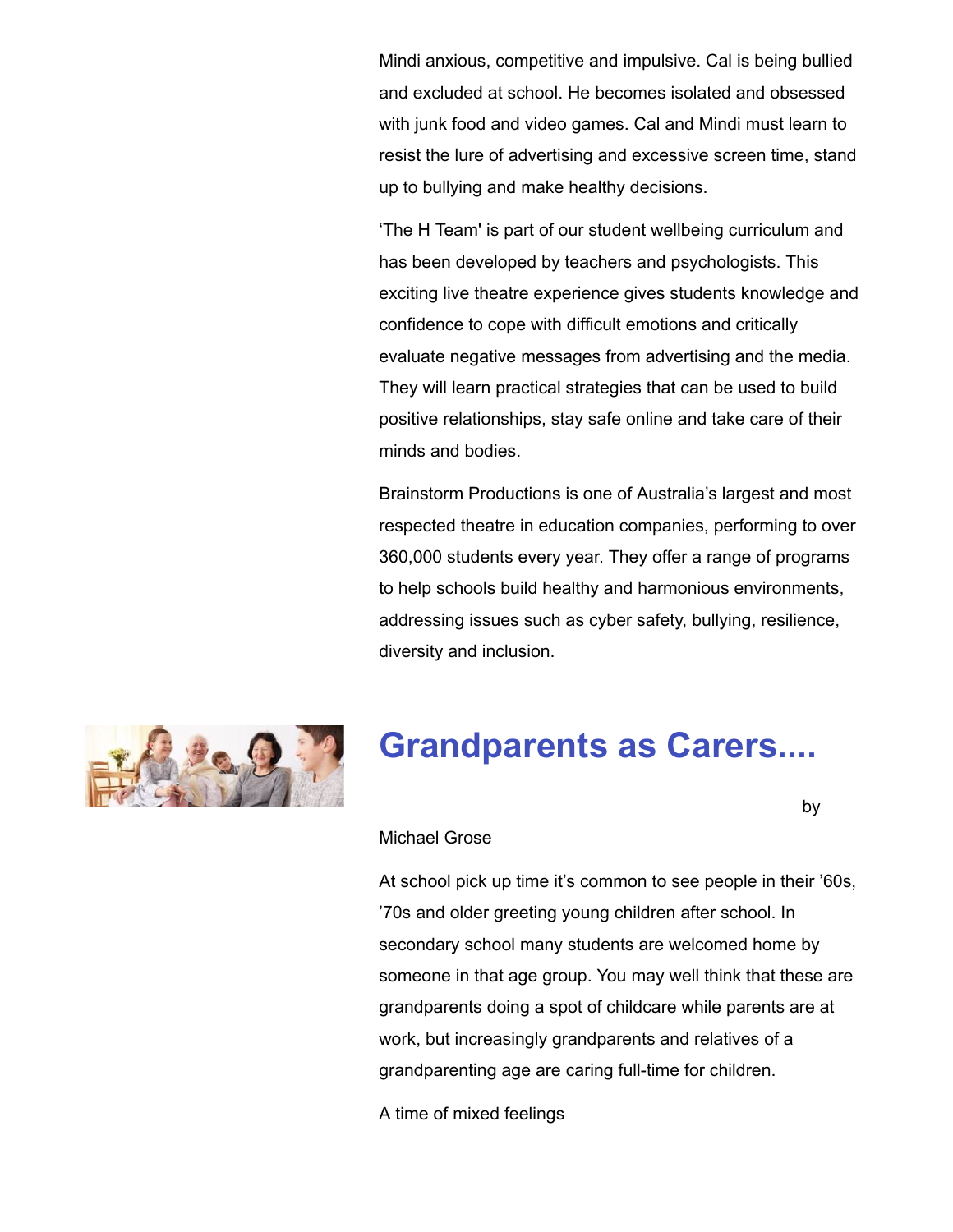Grandparents who care full-time for children usually do so following a family crisis or loss. Becoming the full time carer can come as a shock. Many grandparents report that their world is turned upside down when they take on full time parenting roles. Not only are they prevented or restricted from participating in their ongoing interests, many experience their life in limbo as they may not know whether the parenting role is permanent or temporary.

While grandchildren may feel safe being with grandparents after a crisis or experience of loss, it's difficult to move from a highly relational grandparent mode to be the person who sets boundaries, makes sure homework is done and gets kids to school on time each day. On top of this many grandparents experience a mixture of emotions including grief for the death or disappearance of a child, anger for being placed in a situation they didn't want or shame for a difficult family situation.

The benefits of being grandparent carer Conversations with grandparent carers reveal that many grandparents cherish the opportunity to be close to their grandchildren. For men, in particular, the chance to make up for time and milestones that they missed with their own children helps make their time looking after grandchildren worthwhile. Some grandparents also report finding a new lease of life when they become carers.

Mark, a grandparent raising four primary-aged children appreciates the benefits that experience provides. He claims, "I don't stress nearly as much as I did when I was bringing up my two children. Some of the things I used to fight over with them seem ludicrous now. I'm more patient, more understanding and more fun to be around now with this lot. I laugh more now too."

Looking after yourself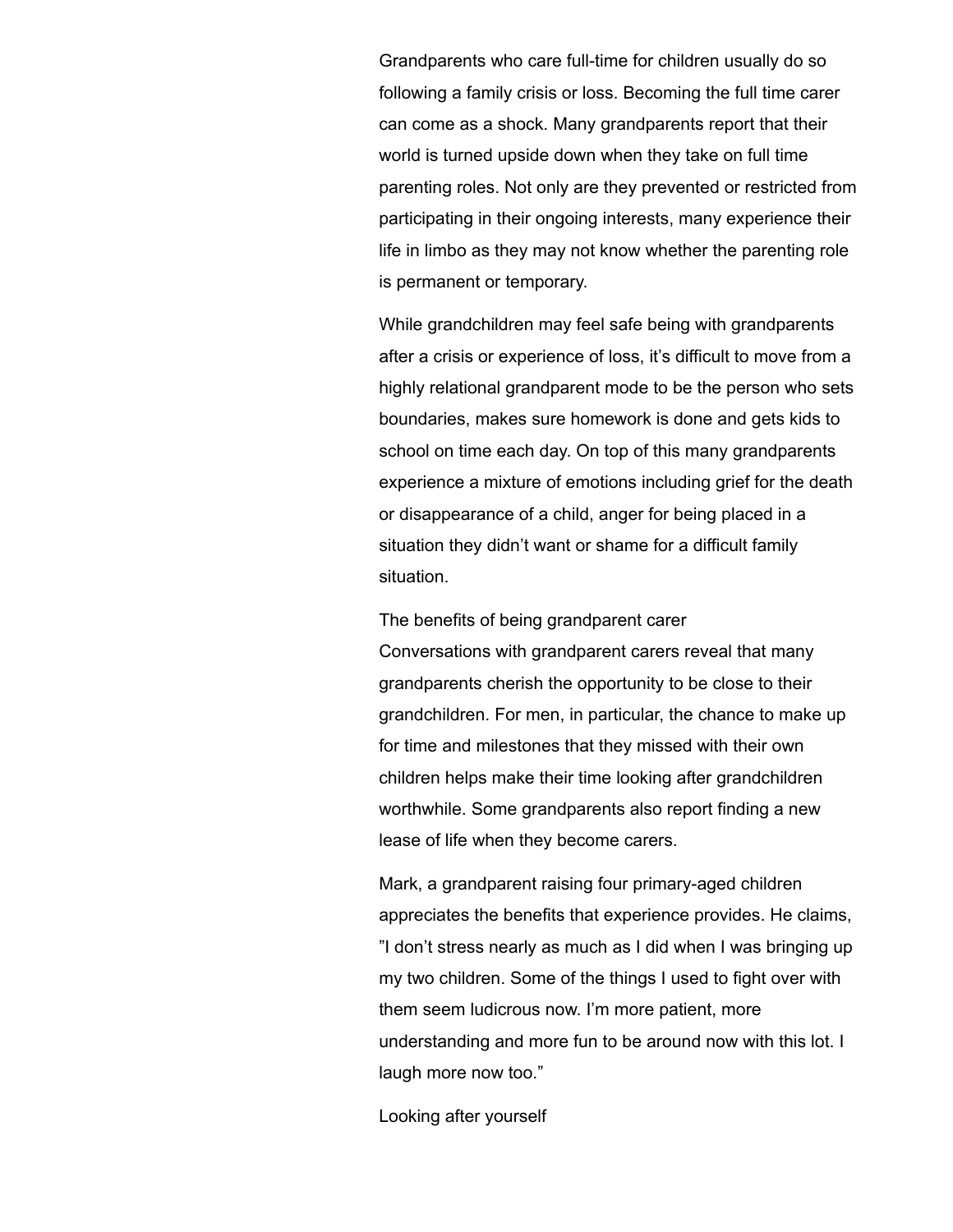According to the Raising Children Network, grandparents who care for children "have higher levels of depression and anxiety and (experience) more physical and emotional health problems than grandparents who aren't carers." The extra responsibilities that come with being a grandparent carer such as dealing with money worries, facing legal issues and lack of peer support means that grandparent self-care is paramount. Age-related exercise, social interaction, a good diet, enough sleep and regular medical check-ups need to be part of the wellbeing regimens for grandparent carers.

#### In closing

Like parents, grandparents benefit from being part of a school community. A welcoming school community can be a wonderful asset for those who are raising children the second time around.



### **Dad's Footy Match vs St Louis**

Dear Mums and Dads,

St Joseph's School in conjunction with neighbouring Schools is again embarking on its annual Dads day football match against St Louis Aspendale.

The dads from both St Josephs and St Louis will embark on a day of fun in footy as we seek to turn back the clock and enjoy a light-hearted (modified rules like no tackling etc) football match.

The aim of the day is to use footy to bring dads together and get to know one another. This day will be used to strengthen our commitment to the community and embrace the society in which we choose to raise our children in.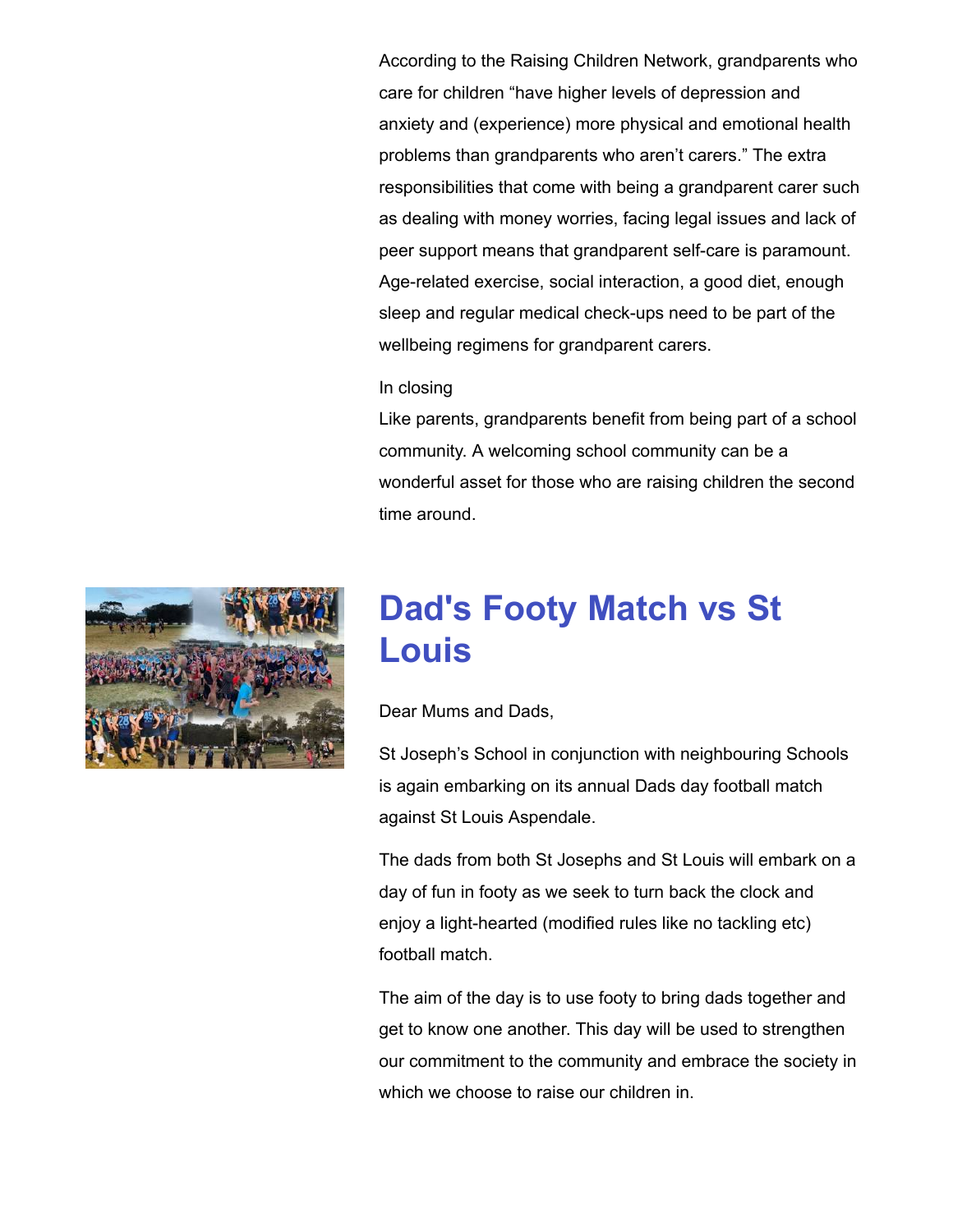The only pre-requisite for this day is a jovial and friendly attitude (serious competitors need not apply). We welcome all varying skill levels and participating efforts. Thus, ruling out any excuses for not joining in, in what has become a fun event for the entire family.

This year we have a particular interest of getting the parents from grade one involved as COVID-19 meant that we were robbed of getting to know them last year and obviously the incumbent Prep parents of this year 2021. These new parents are the future of this whole event as eventually the current leaders of this match will step away as their kids grow older and we need to be continually be passing the baton along to ensure this day continues to grow, prosper, and build new relationships. So, for those who are only learning about this for the first time please understand that your involvement to this day and spreading the word makes a positive long lasting contribution to the community that you are a part of.

In the lead up to the day we will have training sessions which will mostly be about getting to know one and other and enjoying some cool refreshments post training. Training will take place at 6:00 PM (most likely) at the Chelsea Football club (still to be confirmed subject to ground availability) on the following dates:

- · 23/2/21
- · 16/3/21
- · 7/4/21
- · 28/4/21

The event of the football game is normally held in September to ensure all families can get down to the oval to cheer on their real hero's. However, this date is still to be finalised as we are also consulting with players about their availability and football ground acquisition.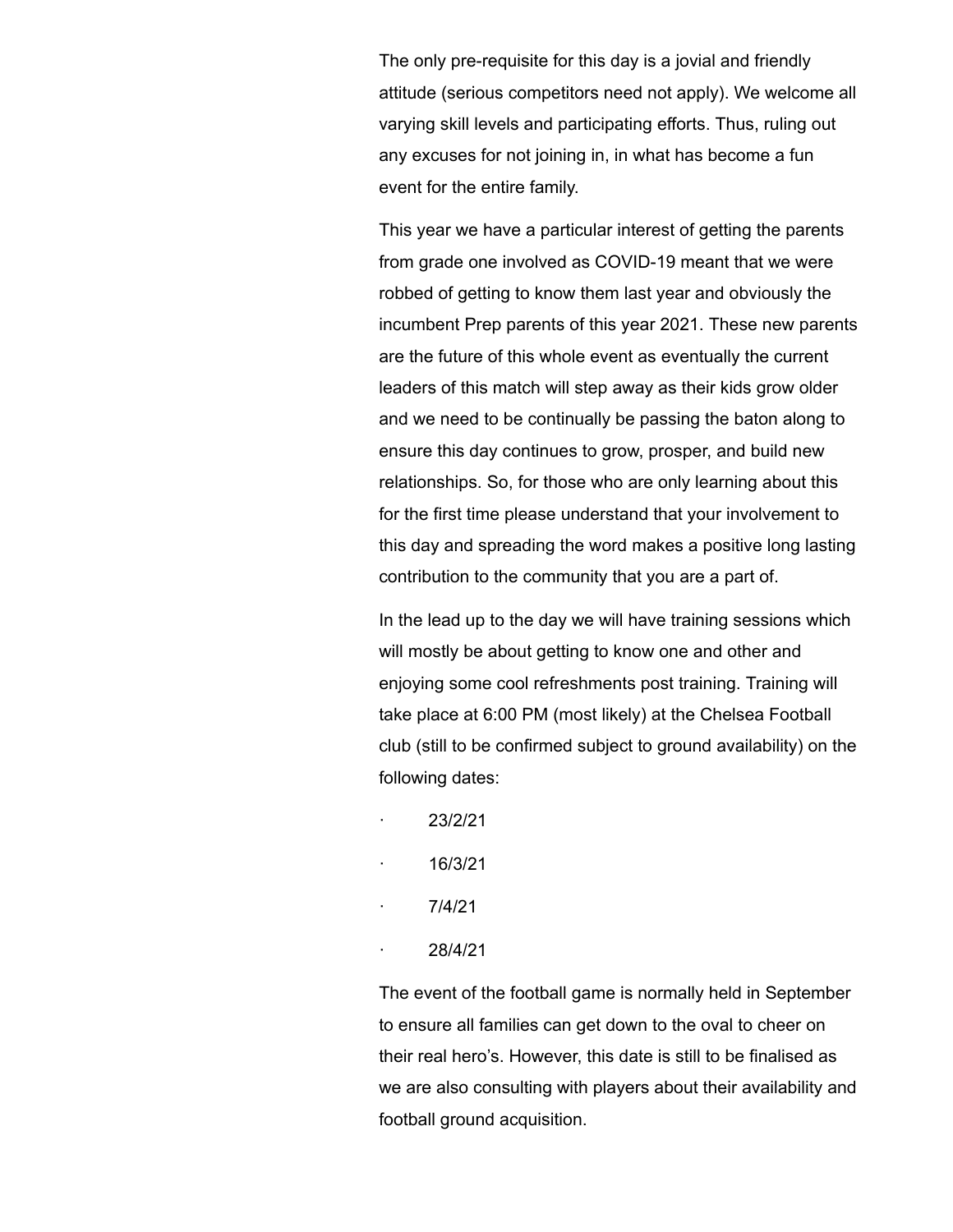There will be no limit put on the players as we can extend the bench or have multiple teams should numbers permit. At the end of the match, we will have a trophy presented by the winning Schools Principal and awards will be handed out to various players.

On the day we will aim to provide trainers however we will need volunteers for field umpiring, goal umpiring, running water and cooking the BBQ and many other duties which will make this day one of the more enjoyable days of the year!!!

We need to stress that this day caters for all various age, skill and fitness levels. So, Mums and friends, if you know of a Dad who needs some encouragement please pass on our details (at the bottom of this page) and like an aggrieved wife who has asked his husband to mow the lawns for the last 3 months we will persist until they are on board for this fun day!!!

Other members that are available to be contacted for information about the day:

| Rohan Anstey         | 0402 327 511 |
|----------------------|--------------|
| <b>Trevor Clancy</b> | 0405 109 321 |
| Martin O'Donnell     | 0407 666 116 |
| Reece Murphy         | 0425 855 585 |
| Kind regards         |              |
|                      |              |

Patrick Donnellan 0438 757 850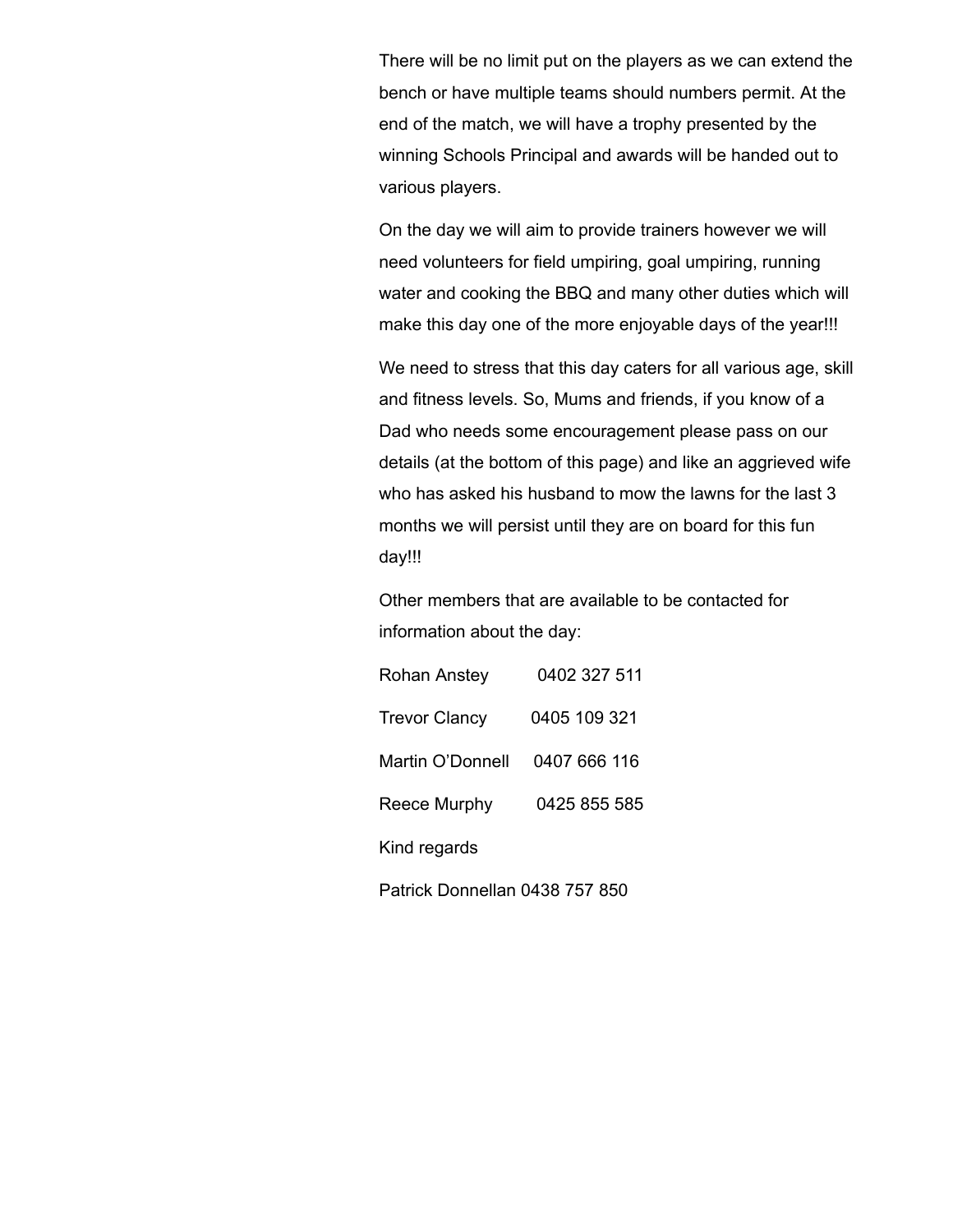

## **CSEF (Camps, Sports and Excursion Funding)**

If you hold a valid means-tested concession card or are a temporary foster parent, you may be eligible for CSEF. The allowance is paid to the school and receipted against your fee account to use towards expenses relating to camps, excursions or sporting activities for the benefit of your child.

If you applied for the CSEF at your child's school in 2020, you do not need to complete an application form in 2021 unless there has been a change in your family circumstances. You only need to complete an application form if any of the following changes have occurred:

\* new student enrolments; your child has started or changed schools in 2020 or you did not apply in 2020.

\* changed family circumstances; such as a change of custody, change of name, concession card number, or new siblings commencing at the school in 2021.

Application form is attached.

**[Download](https://enewsletter.coralcommunities.com/download?file=/file_module/17394/file_download_17394_3574211727.pdf)**

### **2021 Term Dates (red indicates additions/changes)**

| Friday 26th Feb                              | - SCHOOL CLOSURE (Positive Behaviour for Learning (PBL) |                                       |                                                      |  |
|----------------------------------------------|---------------------------------------------------------|---------------------------------------|------------------------------------------------------|--|
| <b>Professional Learning Day</b>             |                                                         |                                       |                                                      |  |
| Tues 2nd March - Open class for gymnastics   |                                                         |                                       |                                                      |  |
|                                              |                                                         |                                       | 8.55am-5/6BC 9.55am-5/6B 11.20am-5/6AB 12.20pm-5/6KG |  |
| 2.15pm-1/2B                                  |                                                         |                                       |                                                      |  |
| Wed 3rd March -<br>Open class for gymnastics |                                                         |                                       |                                                      |  |
|                                              |                                                         | 8.55am-3/4S 9.55am-3/4LC 11.20am-3/4W |                                                      |  |
|                                              |                                                         | 12.20pm-3/4CM 2.15pm1/2OF             |                                                      |  |